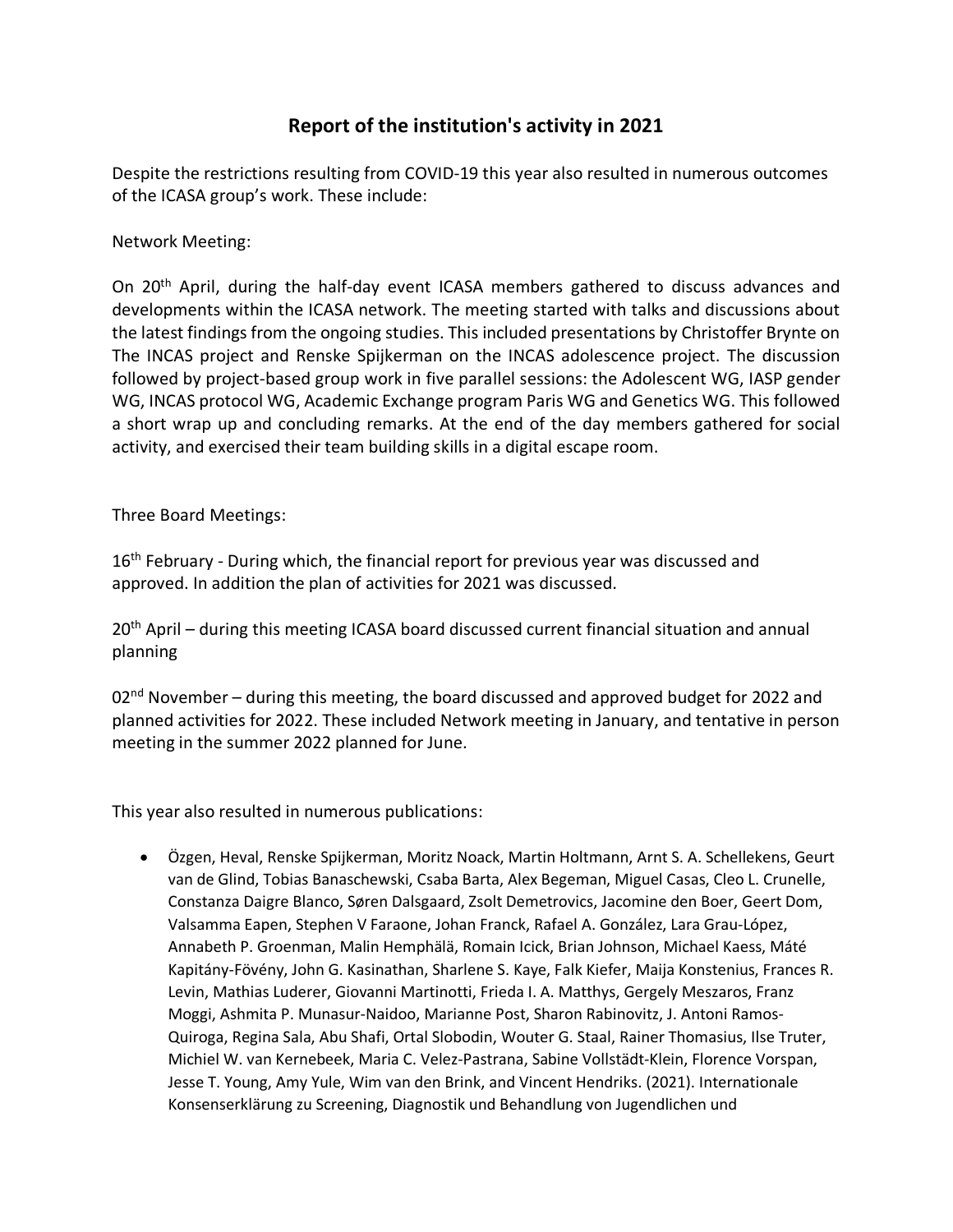Heranwachsenden mit Aufmerksamkeitsdefizit-/Hyperaktivitätsstörung und gleichzeitigen Störungen durch Substanzgebrauch, *Zeitschrift Für Kinder- Und Jugendpsychiatrie Und Psychotherapie*.

- Dikkat Eksikliği Hiperaktivite Bozukluğu ve Madde Kullanım Bozukluğu Eş Tanısı Olan Ergenlerin Taranması, Tanısı ve Tedavisi için Uluslararası Fikir Birliği Beyanı - International Consensus Statement for the Screening, Diagnosis, and Treatment of Adolescents with Concurrent Attention Deficit Hyperactivity Disorder and Substance Use Disorder (2021) *Turk J Child Adolesc Ment Health , 28(2):79-88*
- Paraskevopoulou, M., van Rooij, D., Batalla, A., Chauvin, R., Luijten, M., Schene, A. H., Buitelaar, J. K., & Schellekens, A. (2021). Effects of substance misuse on reward-processing in patients with attention-deficit/hyperactivity disorder. *Neuropsychopharmacology : official publication of the American College of Neuropsychopharmacology*, *46*(3), 622–631. https://doi.org/10.1038/s41386-020-00896-1
- Paraskevopoulou, M., van Rooij, D., Schene, A. H., Chauvin, R., Buitelaar, J. K., & Schellekens, A. (2021). Effects of substance misuse on inhibitory control in patients with attentiondeficit/hyperactivity disorder. *Addiction biology*, e13063. Advance online publication. https://doi.org/10.1111/adb.13063
- Faraone, S. V., Banaschewski, T., Coghill, D., Zheng, Y., Biederman, J., Bellgrove, M. A., … Wang, Y. (2021, September 1). The World Federation of ADHD International Consensus Statement: 208 Evidence-based conclusions about the disorder. *Neuroscience and Biobehavioral Reviews*. Elsevier Ltd. https://doi.org/10.1016/j.neubiorev.2021.01.022
- Spijkerman R, Crunelle CL, Özgen MH, Begeman AHA, Dom G, van de Glind G, Groenman AP, van Kernebeek MW, Matthys F, Post M, Schellekens A, Staal W, van den Brink W, Hendriks VM. Jongeren met een stoornis in het gebruik van middelen en ADHD: internationale consensus [Adolescents with concurrent ADHD and substance use disorder; international consensus]. Tijdschr Psychiatr. 2021;63(12):868-874. Dutch. PMID: 34978058.
- Özgen H, Spijkerman R, Noack M, Holtmann M, Schellekens A, Dalsgaard S, van den Brink W, Hendriks V. Treatment of Adolescents with Concurrent Substance Use Disorder and Attention-Deficit/Hyperactivity Disorder: A Systematic Review. J Clin Med. 2021 Aug 30;10(17):3908. doi: 10.3390/jcm10173908. PMID: 34501355; PMCID: PMC8432200.
- Abdellaoui A, Smit DJA, van den Brink W, Denys D, Verweij KJH. Genomic relationships across psychiatric disorders including substance use disorders. Drug Alcohol Depend. 2021 Mar 1;220:108535. doi: 10.1016/j.drugalcdep.2021.108535. Epub 2021 Jan 19. PMID: 33524898.